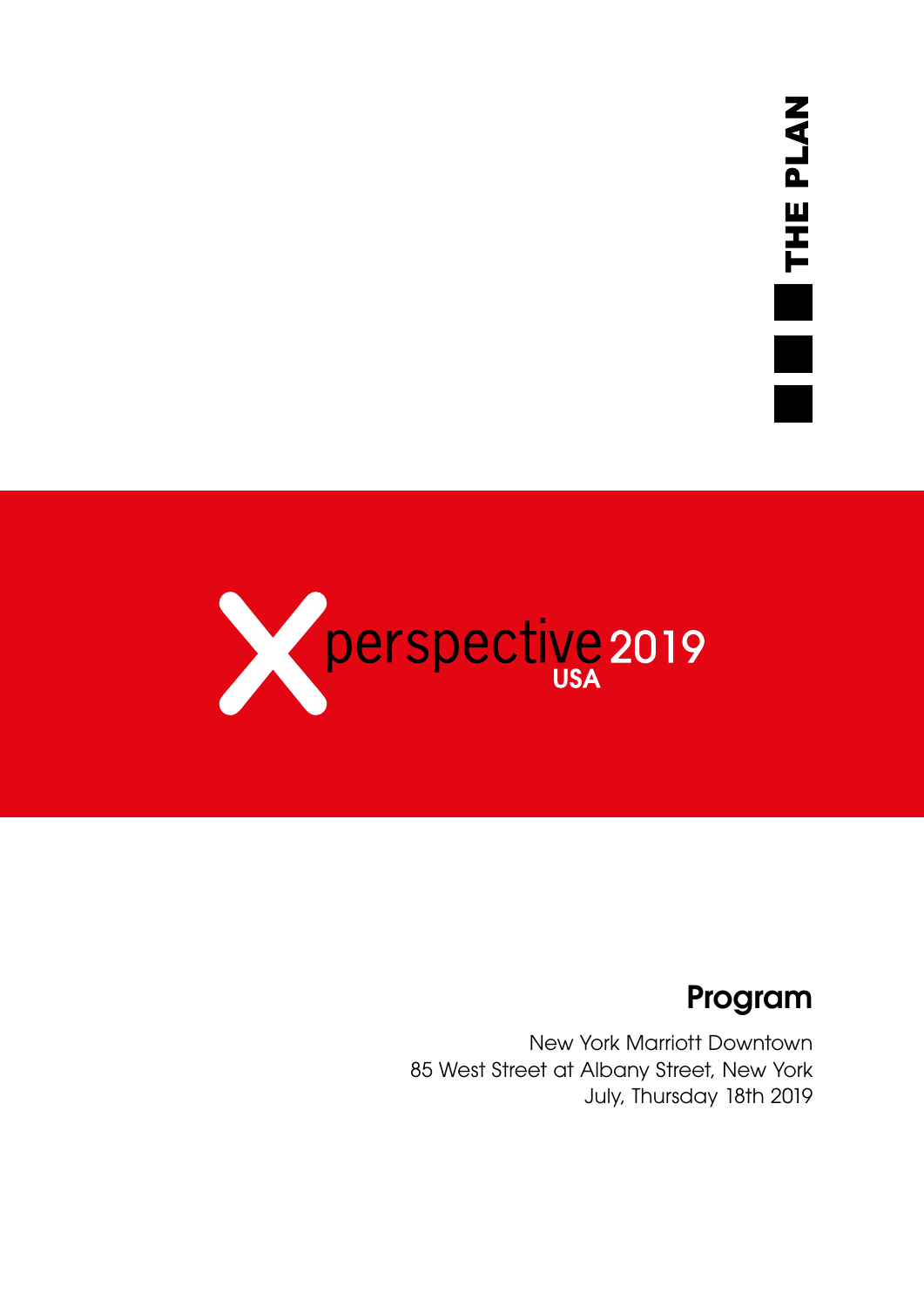





#### ngels Group - BIG

|                                           | Perspective USA is a one-of-a-kind annual forum on        | 7.30 am         | Registration                                                                                        |
|-------------------------------------------|-----------------------------------------------------------|-----------------|-----------------------------------------------------------------------------------------------------|
|                                           | Architecture and Interior Design, organized by            |                 |                                                                                                     |
|                                           | THE PLAN international architecture magazine,             | $8 - 9$ am      | <b>Opening Keynote, Salon A</b><br>Kai-Uwe Bergmann, Partner, Bjarke Ingels                         |
|                                           | launched in 2013 and now at its 6th                       |                 |                                                                                                     |
|                                           | consecutive annual edition.                               | 9 am - 12.30 pm | <b>Business Meetings, Salon B + Salon C</b><br>Talks, Empire Hall, Seaport Hall                     |
|                                           | Taking advantage of the international network             |                 | Topics:                                                                                             |
|                                           | developed over the years by THE PLAN magazine,            |                 | <b>Quality:</b> Envisioning a Better World<br><b>Sustainability:</b> Towards a Conscious Design     |
|                                           | Perspective brings together the full range of sector      |                 | Society: Creating a Human Built Environme                                                           |
|                                           | operators, unfolding as a working day with a              |                 | <b>Research:</b> Challenging Design Boundaries                                                      |
|                                           | dedicated cultural program of speeches held               |                 | <b>Dialogue:</b> Responding with Sensitivity to C                                                   |
|                                           | by long-standing and up-and-coming architecture           |                 |                                                                                                     |
|                                           | firms, interior design and engineering practices.         | $1.30 - 5$ pm   | <b>Business Meetings, Salon B + Salon C</b><br>Talks, Empire Hall, Seaport Hall<br>Topics:          |
|                                           |                                                           |                 | <b>Quality:</b> Envisioning a Better World                                                          |
|                                           |                                                           |                 | <b>Sustainability:</b> Towards a Conscious Design                                                   |
|                                           |                                                           |                 | Society: Creating a Human Built Environme                                                           |
|                                           |                                                           |                 | <b>Research:</b> Challenging Design Boundaries<br><b>Dialogue:</b> Responding with Sensitivity to C |
|                                           |                                                           |                 |                                                                                                     |
|                                           |                                                           | $5 - 6.30$ pm   | <b>Closing Panel Discussion, Salon A</b>                                                            |
|                                           |                                                           |                 | Lawrence Scarpa, Founding Partner, Brook                                                            |
| $\mathcal{L}_{\mathcal{A}_{\mathcal{A}}}$ | <b>Participation in the Forum grants:</b>                 |                 | Hayes Slade, 2019 President of AIA NY                                                               |
|                                           | - 4 LUs for each half day session                         |                 | <b>Founding Partner at Slade Architecture</b><br>Andrea Steele, Founder, Andrea Steele Ard          |
|                                           | - 8 LUs for one full day                                  |                 |                                                                                                     |
|                                           | The Plan Talks will be held by prime US based Architects  |                 | Moderated by Nicola Leonardi, Managing                                                              |
|                                           | and will last 30 minutes each, within different Sessions. | 6.30 pm         | Cocktail                                                                                            |
|                                           |                                                           |                 |                                                                                                     |



Design Approach ironment ity to Context and Significance

Bustain Approach *ironment* ity to Context and Significance

Brooks + Scarpa ele Architecture

naging Editor, THE PLAN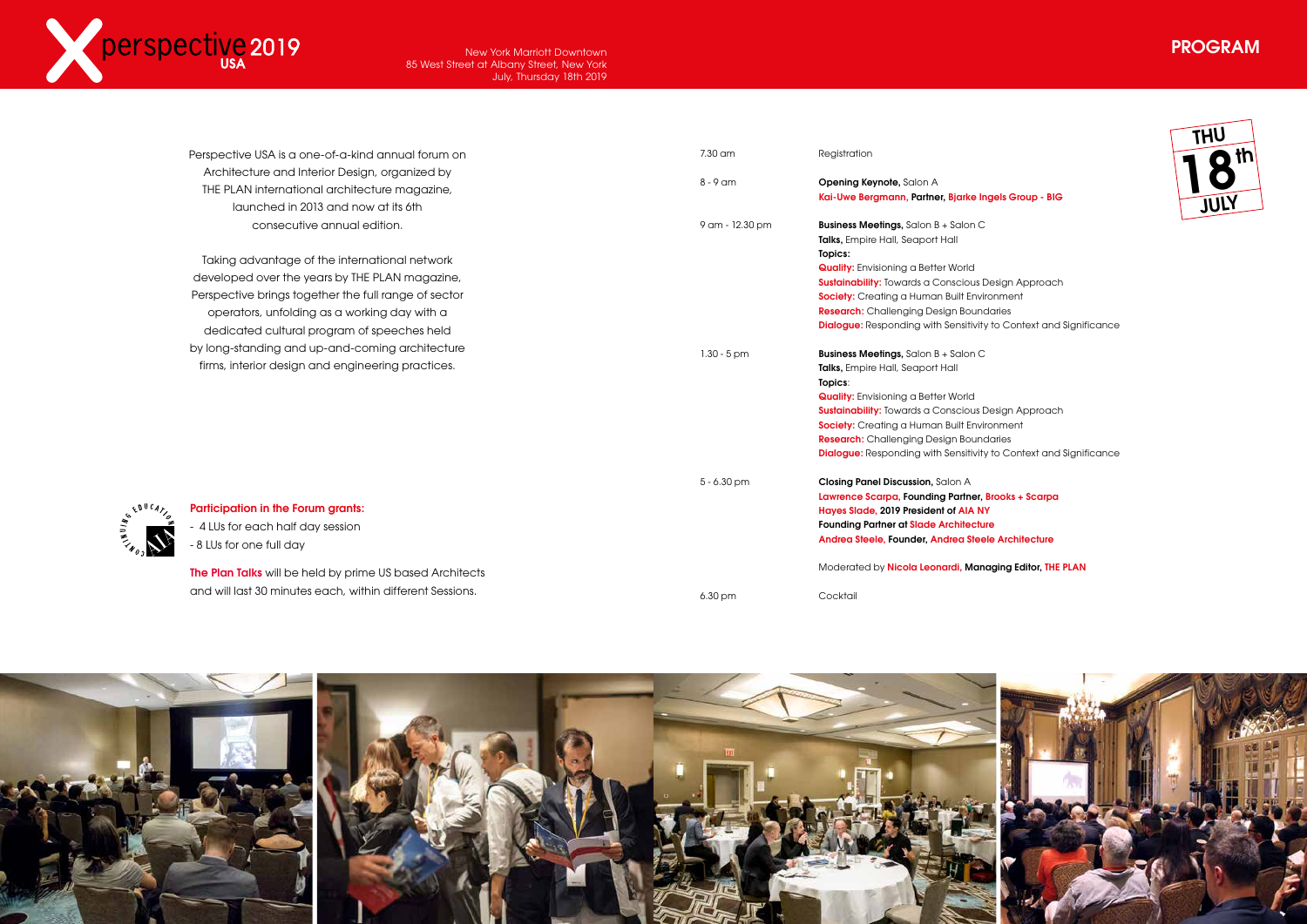### THURSDAY, JULY 18TH TALKS



### THURSDAY, JULY 18TH CONFERENCES & WORKSHOP

### SALON-A



OPENING KEYNOTE



KAI-UWE BERGMANN - FAIA BJARKE INGELS GROUP - BIG

### SEAPORT HALL

DIALOGUE *With:*

9:10 AM GOLDMAN SACHS MGA PARTNERS ARCHITECTS

### **QUALITY**

9:50 AM *With:*

LEONG LEONG SPG ARCHITECTS

10:30 AM *With:*

### DIALOGUE

JG NEUKOMM ARCHITECTURE MINO CAGGIULA ARCHITECTS

#### **SUSTAINABILITY** *With:*

#### *From* **WORKSHOP**

11:10 AM *With:* **SUSTAINABILITY** SHOP ARCHITECTS THE TURETT COLLABORATIVE

### **SOCIETY**

11:50 AM *With:* FGP ATELIER DATTNER ARCHITECTS

1:40 PM

### QUALITY & RESEARCH

*With:* NADAAA CETRARUDDY ARCHITECTURE

### **SUSTAINABILITY**

2:20 PM *With:* ARCHI-TECTONICS WERNER SOBEK NEW YORK

3:00 PM

RESEARCH

*With:* KRUECK + SEXTON ARCHITECTS BURO HAPPOLD ENGINEERING

3:40 PM

RESEARCH

*With:* **CACTUS** DAVID HOTSON ARCHITECT

4:20 PM ASHLEY MCGRAW ARCHITECTS CRÈME | JUN AIZAKI ARCHITECTURE & DESIGN





DIALOGUE: RESPONDING WITH SENSITIVITY TO CONTEXT AND **SIGNIFICANCE** 

### EMPIRE HALL

| 9:50 AM  | <b>SOCIETY</b><br>With:<br>STEPHEN MOSER ARCHITECT (SMA)<br><b>SKOLNICK ARCHITECTURE + DESIGN</b><br><b>PARTNERSHIP</b> |
|----------|-------------------------------------------------------------------------------------------------------------------------|
| 10:30 AM | <b>SOCIETY</b><br>With:<br><b>FXCOLLABORATIVE</b><br><b>MARVEL ARCHITECTS (TBC)</b>                                     |
| 11:10 AM | <b>DIALOGUE</b><br>With:<br><b>BCJ - BOHLIN CYWINSKI JACKSON</b><br><b>MITCHELL   GIURGOLA</b>                          |
| 11:50 AM | <b>DIALOGUE</b><br>With:<br><b>DEAN/WOLF ARCHITECTS</b><br><b>ENNEAD ARCHITECTS</b>                                     |

| With:<br>$1:40$ PM<br><b>SCHLAICH BERGERMANN PARTNER</b><br><b>CECIL BAKER ARCHITECTS + PARTNERS</b>                  |  |
|-----------------------------------------------------------------------------------------------------------------------|--|
| <b>RESEARCH</b><br>With:<br>2:20 PM<br><b>APT ARCHITECTURE</b><br><b>BEHNISCH ARCHITEKTEN</b>                         |  |
| <b>SOCIETY</b><br>With:<br>3:00 PM<br><b>LTL ARCHITECTS</b><br><b>METCALFE ARCHITECTURE &amp; DESIGN</b>              |  |
| <b>QUALITY</b><br>With:<br>3:40 PM<br><b>BLAARCHITETTURA</b><br><b>KNIPPERS HELBIG ADVANCED</b><br><b>ENGINEERING</b> |  |
| <b>DIALOGUE</b><br>With:<br>4:20 PM<br><b>GUZY ARCHITECTS</b><br>JOHN DE FAZIO ARCHITECT                              |  |

*From*

*To* 6:30 PM

5:00 PM CLOSING PANEL DISCUSSION LAWRENCE SCARPA FOUNDING PARTNER, BROOKS + SCARPA

> ANDREA STEELE FOUNDER, ANDREA STEELE ARCHITECTURE

TALKS TOPICS:



QUALITY: ENVISIONING A BETTER WORLD



SUSTAINABILITY: TOWARDS A CONSCIOUS DESIGN APPROACH



SOCIETY: CREATING A HUMAN BUILT ENVIRONMENT



RESEARCH: CHALLENGING DESIGN BOUNDARIES

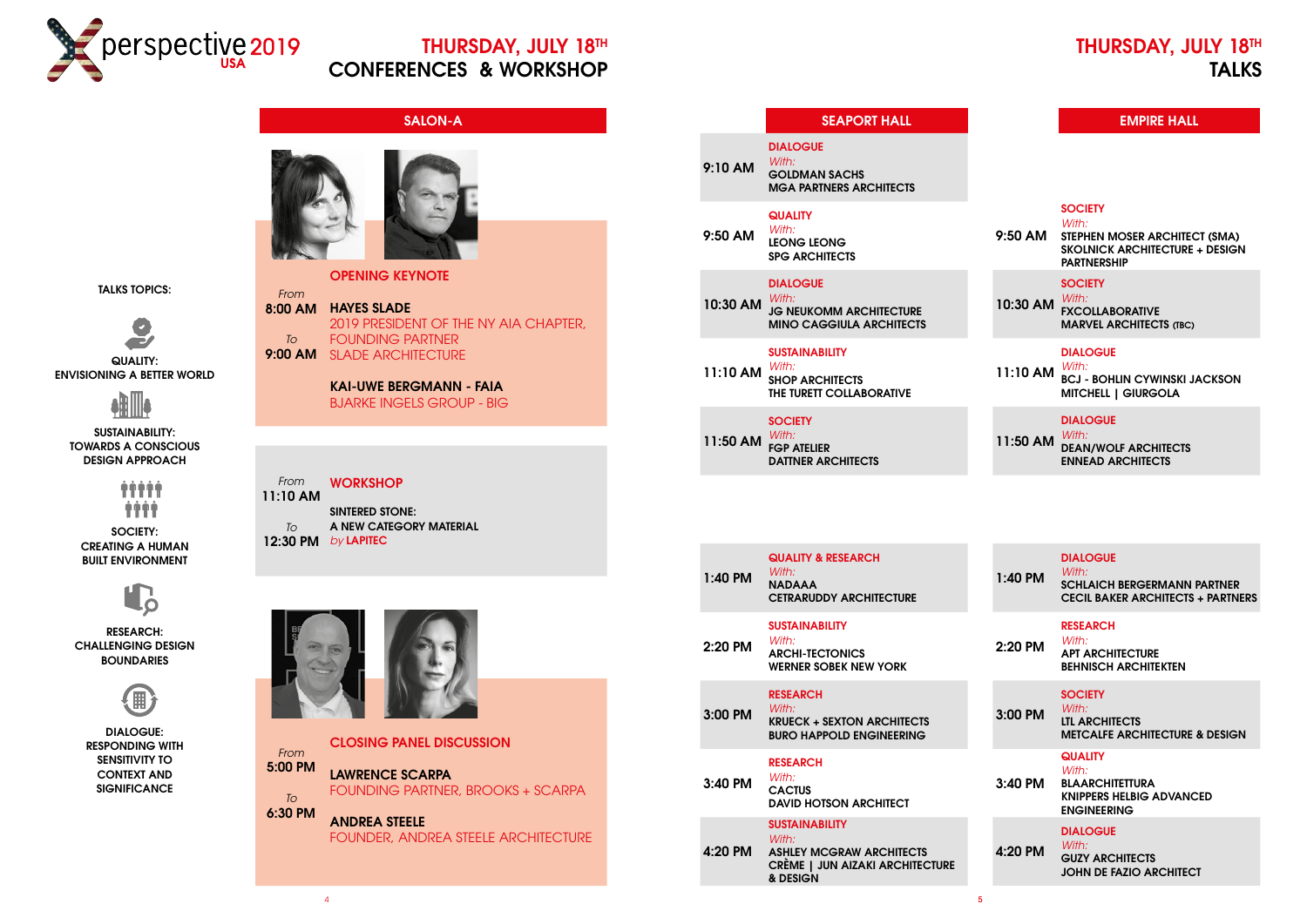### NEW YORK MARRIOTT DOWNTOWN 3RD FLOOR

### KEYNOTE & PANEL DISCUSSION **SALON A**

## **WORKSHOP SALON A**





### LOCATION OF THE ACTIVITIES

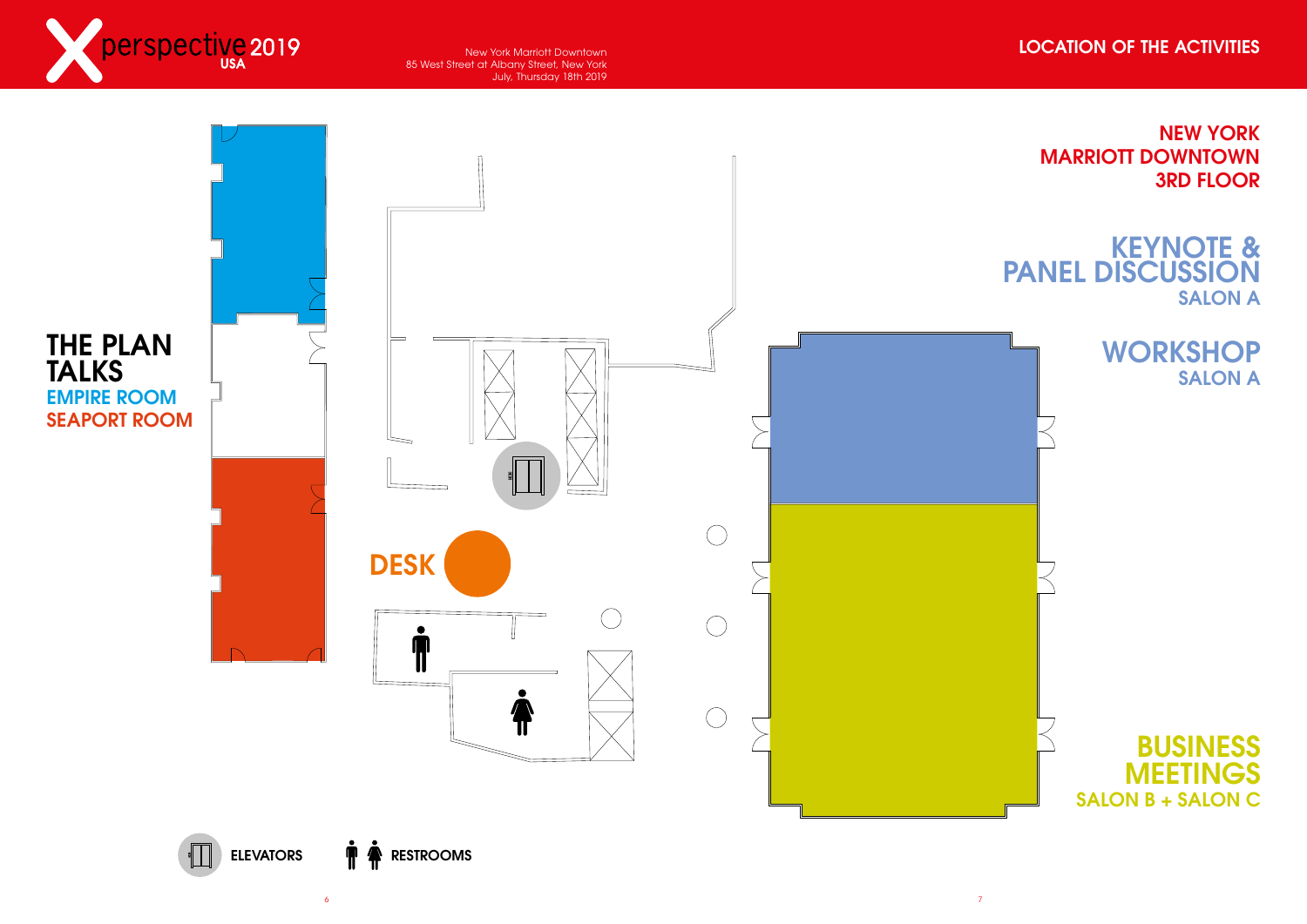

# **THE PLAN**

### MAKE OUT INVOICE TO THE FOLLOWING (WRITE IN BLOCK CAPITALS)

| <b>NAME</b>                                                  |            | <b>SURNAME</b> |
|--------------------------------------------------------------|------------|----------------|
| <b>COMPANY</b>                                               |            |                |
| <b>ADDRESS</b>                                               |            |                |
| <b>POSTAL CODE</b>                                           |            | <b>CITY</b>    |
| <b>COUNTRY</b>                                               |            |                |
| E-MAIL                                                       |            |                |
|                                                              |            |                |
| TEL.                                                         | <b>FAX</b> | <b>JOB</b>     |
| <b>COMPANY NAME</b>                                          |            |                |
| PLEASE INDICATE YOUR VAT / MSN / TVA / NUMBER IF BASED IN EU |            |                |
|                                                              |            |                |

| Bank draft (net bank charges) to MAGGIOLI SpA:<br>Banca Carige Spa - Filiale di Rimini IBAN: IT 82 M 06175 24202 000000019280 - bic/swift: CRGEITG |               |        |                            |            |  |
|----------------------------------------------------------------------------------------------------------------------------------------------------|---------------|--------|----------------------------|------------|--|
| Credit Card:<br>$\perp$ American Express                                                                                                           | <b>Diners</b> | l Visa | $\Box$ Mastercard/Eurocard |            |  |
| CARD N°                                                                                                                                            |               |        | EXP.                       | <b>CVV</b> |  |

#### PAYMENT IN ADVANCE:

DATE\_\_\_\_\_\_\_\_\_\_\_\_\_\_\_\_\_\_\_\_\_\_\_SIGNATURE\_\_\_\_\_\_\_\_\_\_\_\_\_\_\_\_\_\_\_\_\_\_\_\_\_\_\_\_\_\_\_\_\_\_\_\_\_\_\_\_\_\_\_\_\_\_\_\_\_\_\_\_\_\_\_\_\_\_\_\_\_\_\_

| PLEASE FILL IN TO ACTIVATE YOUR DIGITAL SUBSCRIPTION |            |
|------------------------------------------------------|------------|
| $USER^{\star}$ :                                     | PASSWORD*: |
| EMAIL:                                               |            |
| *Personal data can be changed after first login      |            |

#### POSTAGE INCLUDED: EUROPE: SURFACE MAIL OVERSEAS: AIR MAIL

INFORMATION DOCUMENT on Articles 13, 14 of the EU Regulation<br>2016/679 (GDPR): Maggioli S.P.A., owner of the treatment pursuant to<br>and 4 C. 7, collects by itself and teats the data conferred for the supply<br>and 4 C. 7, colle entities for legal obligations and private entities according to the contract, such as the Agents neother, debtools control companies, credit institutions, debt collection companies, credit institutions, debticallection co

 $\Box$  1 YEAR - 2 ISSUES  $\Box$  \$ 90 PRINT + ONLINE

 $\Box$  1 YEAR - 2 ISSUES  $\Box$  \$ 60 **ONLINE ONLY** 

I have read the information and agree, by subscribing to this order form, to the processing of personal data in pursuance of the EU Regulation 2016/679 (GDPR).

#### bic/swift: CRGEITGG

Optional consent:<br>I authorize the conduct of direct marketing activities such as sending by<br>e-mail or SMS advertising material and communications with informative<br>and promotional content in relation to products and service

| $\sim$<br>$\sim$ |
|------------------|
|                  |

 $\Box$  Disagree

Date: \_\_\_\_\_\_\_\_\_\_\_\_\_\_\_\_\_\_\_\_\_\_\_\_\_\_\_\_\_\_\_\_\_\_\_\_\_\_\_\_\_\_\_\_\_\_\_\_\_\_\_\_\_\_\_\_

Signature: \_\_\_\_\_\_\_\_\_\_\_\_\_\_\_\_\_\_\_\_\_\_\_\_\_\_\_\_\_\_\_\_\_\_\_\_\_\_\_\_\_\_\_\_\_\_\_\_\_\_\_\_

# INDIVIDUAL OFFER

SUBSCRIPTIONS PURCHASED AT THE INDIVIDUAL RATE ARE STRICTLY FOR PERSONAL, NON-COMMERCIAL USE ONLY

# INSTITUTIONAL OFFER

INSTITUTIONAL PRICES ARE AVAILABLE FOR HIGHER EDUCATION INSTITUTIONS, ASSOCIATIONS AND LIBRARIES

PLEASE CONTACT OUR SUBSCRIPTION OFFICE: MAX APRILI PHONE: +39 051 227634 EMAIL: MAX.APRILI@THEPLAN.IT

| <b>THE PLAN MAGAZINE</b>                                                                 |       |            |
|------------------------------------------------------------------------------------------|-------|------------|
| $\Box$ 1 Year - 8 Issues<br><b>PRINT + ONLINE</b>                                        | \$115 |            |
| $\Box$ 1 YEAR - DATABASE $\qquad$ \$ 74<br><b>ONLINE DIGITAL FULL</b>                    |       |            |
| <b>INCLUDES CURRENT ISSUES, ALL BACK ISSUES,</b><br>ARCHIVE WITH THEMATIC SEARCH ENGINE. |       |            |
|                                                                                          |       |            |
| THE PLAN JOURNAL + THE PLAN MAGAZINE<br>(2 ISSUES)                                       |       | (8 ISSUES) |

### THE PLAN JOURNAL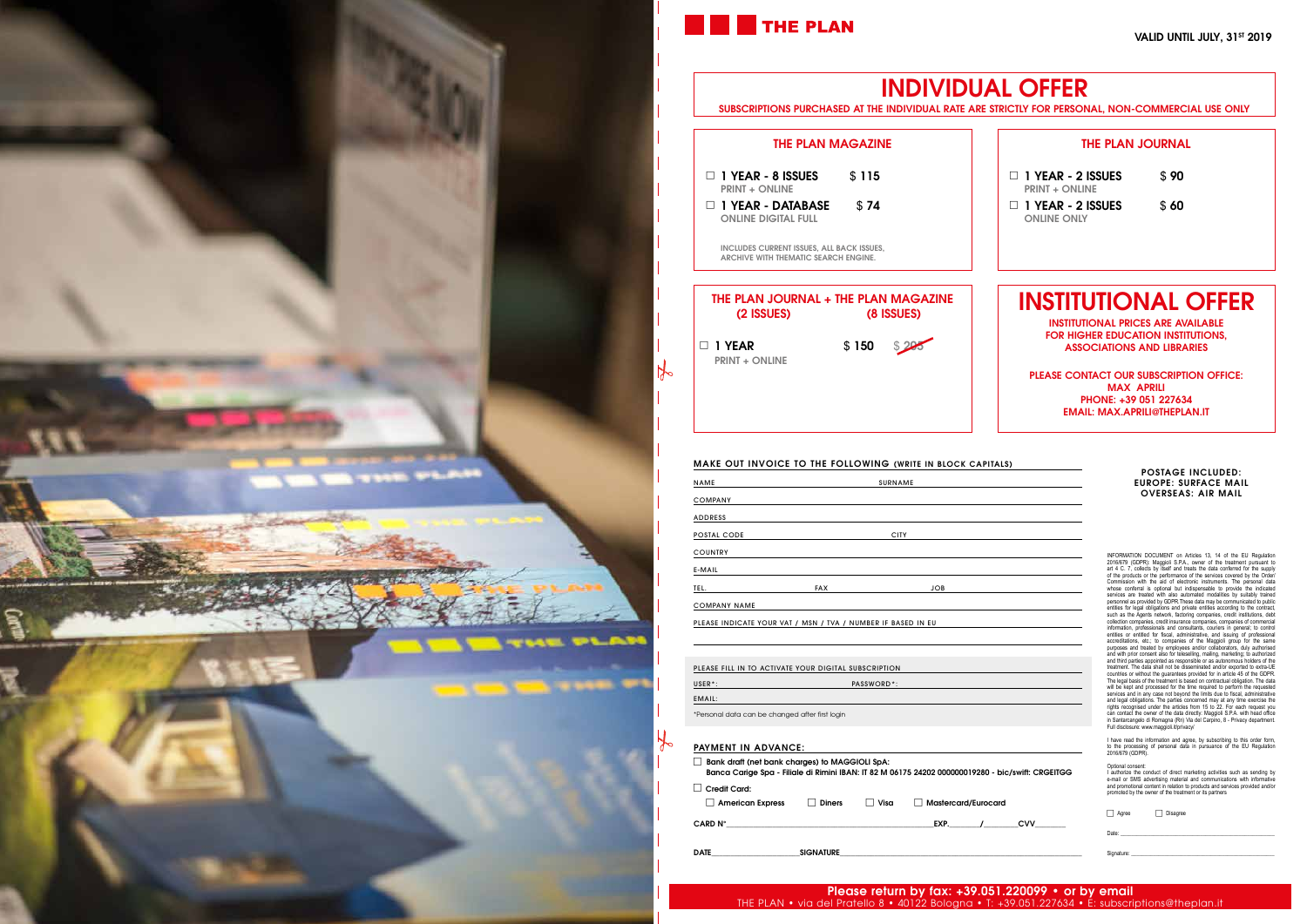



# THE PLAN AWARD

### **THE PLAN**

We value your attendance to Perspective Northen Europe and are happy to reserve a special offer to participate in the upcoming sixth edition of THE PLAN AWARD

Submit one or more projects by 1st September 2019 and enjoy an early bird coupon code: PERSPUSA19

> **TAKE THE CHANCE!** www.theplan.it

Culture, Education, Health, Hospitality, House, Housing, Industrial Design, Interior, Landscape, Mixed Use, Office&Business, Production, Public Space, Renovation, Retail, Special Projects, Sport&Leisure, Transport, Universal Design, Urban Planning, Villa